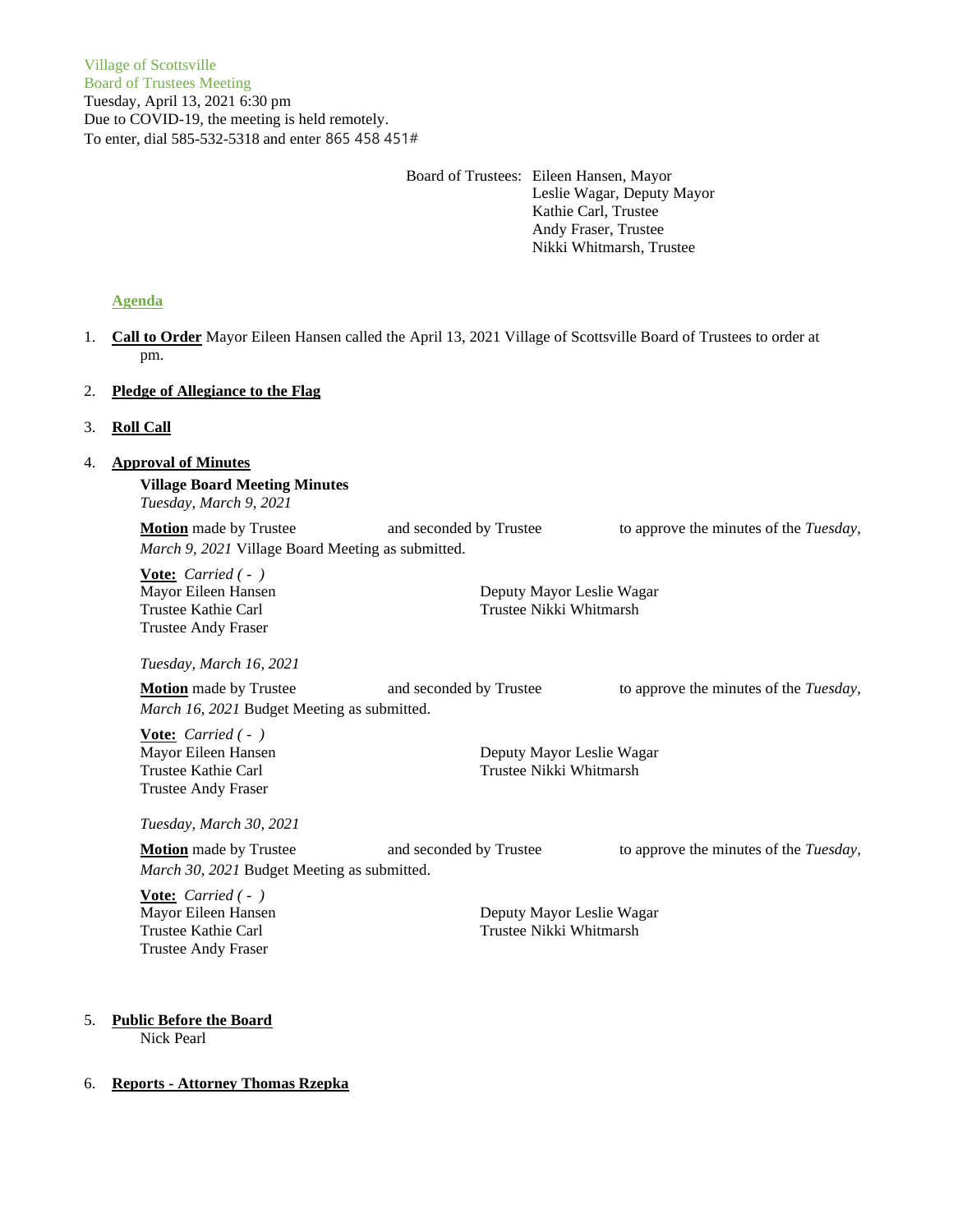# 7. **Department Reports**

# a) **Building Inspector/Code Enforcement Officer**

To follow up on last month's meeting regarding issues on Main Street. After speaking with Mayor Hansen we agreed and will be sending letters out to all tenants living on Main Street to remind them that there is a 2hr max on parking and no overnight parking is allowed. We will be going up Main Street and making sure a clear path of at least 36" is being kept clear for foot traffic and also is required by ADA. A letter to Sons of Jerusalem has been sent advising them that they cannot reserve parking spots and must obey the two-hour parking limit. Warning tags will be placed on cars or bikes that have been parked overnight and after the second offence tickets will be issued.

Like I have stated in the past I am only in the office part time and If I see it, I will enforce the parking. If someone sees and ongoing issue with the same vehicles please let my office know, when and where this is happening.

### *Building Department:*

-Closed out eight open permits and issued either a Certificate of Compliance or Certificate of Occupancy's for all. -Building permits are starting to ramp up with the nicer weather coming, phone has been ringing no stop with residents inquiring about building permit questions.

#### *New Permits Issued:*

- 21-004 Basement Renovation
- 21-005 Pool Deck
- 21-006 Solar Energy Addition to existing panels on the roof
- 21-007 Pool Deck
- 21-008 Deck along with tear down of the existing deck
- 21-003 Inground Pool

### *Fire Marshal:*

- One call out by FD regarding a flooded vacant home. Contacted the owner and they have taken care of the issue.
- Annual Public Assemblies have started for 2021 along with other required inspections by Code.
- Reminder NYS Burn Ban is now in effect until May  $16<sup>th</sup>$ , also no burning of trash or rubbish is allowed in the Village

### *Code Enforcement:*

With the nice weather upon us and people getting outside, numerous neighbor and concerned resident complaints have been coming in regarding property maintenance. All verified complaints have either been addressed or Notice of Violations have been sent to the problem addresses.

Thanks, and as always please feel free to contact me with any questions. --Doug

### b) **DPW – Ken Bohn & Todd Schwasman**

#### *Discussion*

Johnson Park Rental and bathrooms for SAA and volleyball

# c) **Treasurer – Katie Garner**

*Pay Bills:*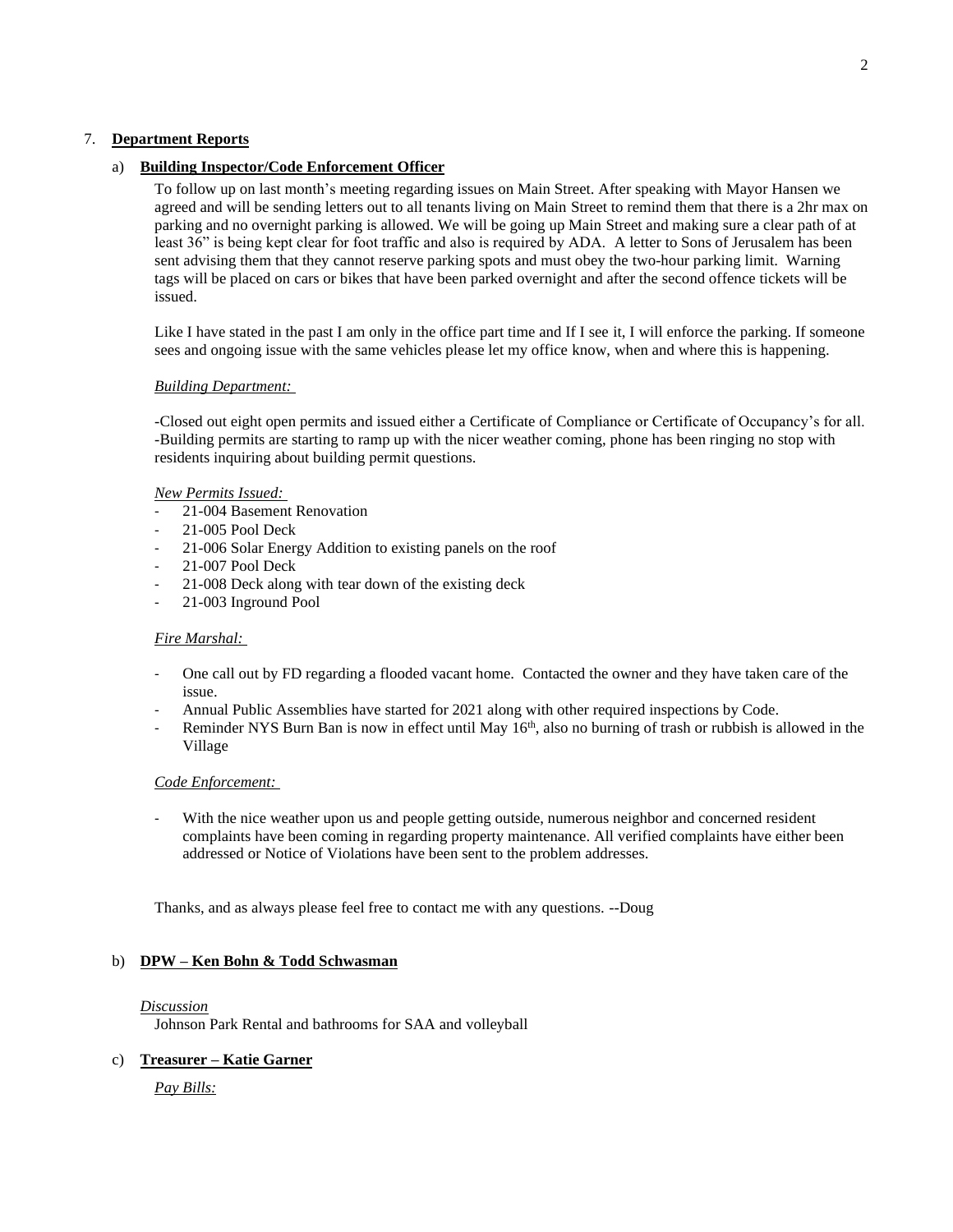**Motion** made by Trustee and seconded by Trustee to approve payables on the AP Check Register Report through April 13, 2021 and prepaid bills with General Payables totaling *\$*29,834.80.

**Vote:** *Carried ( - )* Trustee Andy Fraser

*Treasurers Report:* Budget items

Mayor Eileen Hansen **Deputy Mayor Leslie Wagar** Trustee Kathie Carl Trustee Nikki Whitmarsh

Sewer Units Received \$14,070.00 for sale of old garbage truck Received \$3,300.00 for remainder of Forestry Board Grant Received payment from town for annual sewer district

*Expenses:* Overspent Lines Why? SF.3410.4 Fire Contractual (300.14) A.8140.1 Storm Sewers Salaries (2,728.68) A.8140.4 Storm Sewers Contractual (1,024.46)

| <b>Budget Transfers:</b> |                  |        |        |      |
|--------------------------|------------------|--------|--------|------|
| Account Code             | Descriptions     | Tо     | From   | Why? |
| SF.3410.4                | Fire Contractual | 300.14 |        |      |
| SF.1620.41               | Fire Facility    |        | 300.14 |      |

*\*Hopefully agreement is signed and accounts can be transferred*

**Motion** made by Trustee **and seconded by Trustee** to approve the budget transfers as listed above from the April 2021 Treasurers Report in an amount of \$300.14.

**Vote:** *Carried ( - )* Trustee Andy Fraser

Deputy Mayor Leslie Wagar Trustee Kathie Carl Trustee Nikki Whitmarsh

#### d) **Clerk – Anne Hartman**

E-One title application sent in Fire vehicles titles signed over to the FD

#### 8. **Trustee Reports:**

Deputy Mayor Leslie Wagar – Communications

Trustee Andy Fraser – DPW and Forestry Board

Trustee Nikki Whitmarsh – Planning Board/Zoning Board of Appeals

Trustee Kathie Carl - Finance

# 9. **Mayor's Reports - Eileen Hansen**